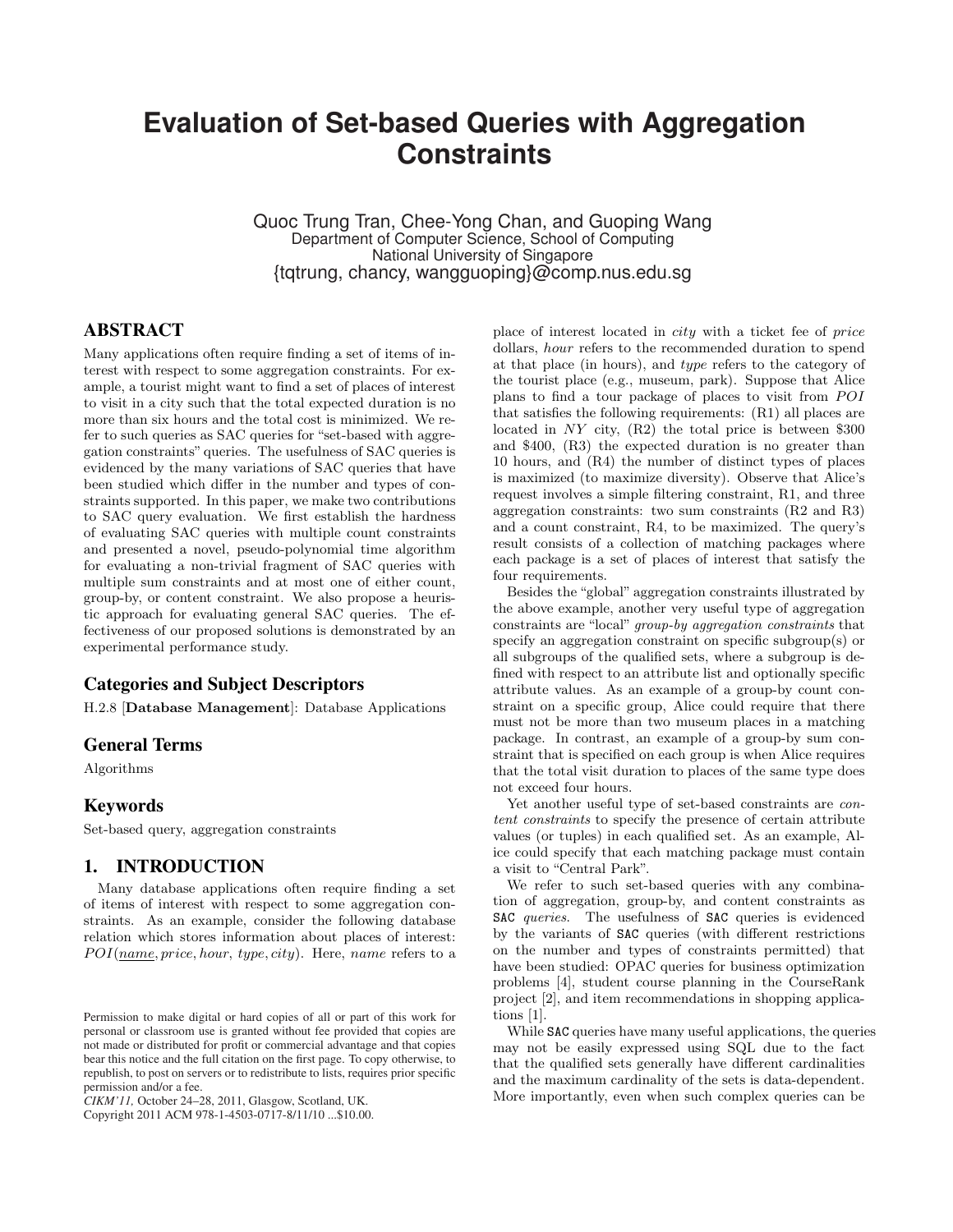expressed and evaluated by SQL engines, their performance can be very poor as demonstrated by our experimental results. Indeed, the evaluation of general SAC queries involving any combination of aggregation, group-by aggregation, and content constraints is an NP-complete problem. Although a number of polynomial [2] and pseudo-polynomial time [4, 5] algorithms have been developed for evaluating simpler fragments of SAC queries, most of the proposed evaluation techniques are heuristic methods for more general SAC query fragments [1].

Contributions. We make two key contributions to the study of SAC query evaluation by addressing two open issues. First, there is the question of whether there exists other non-trivial fragments of SAC queries that can be evaluated in polynomial/pseudo-polynomial time. Currently, there are two fragments of SAC queries that are known to be amenable to efficient evaluation. First, SAC queries with one count constraint and at most one group-by count constraint, where the attribute(s) in the count and group-by constraint are the same, can be evaluated in polynomial time [2]. Second, SAC queries with any number of sum constraints and at most one group-by sum constraint can be evaluated in pseudo-polynomial time [5]. An open question that arises from this fact is: what is the complexity of evaluating SAC queries with more than one count constraint or with a combination of sum and count constraints? In this paper, we address this issue by first establishing that even for SAC queries with only two count constraints, the evaluation problem is already an NP-complete problem in the strong sense. Given this negative result for multiple count constraints, we next show that for the SAC query fragment with any number of sum constraints and at most one of either count, group-by, or content constraint, the evaluation problem has pseudo-polynomial time complexity, and we present a dynamic programming approach to evaluate this non-trivial SAC query fragment. Our second contribution is the proposal of a heuristic for evaluating general SAC queries with any combination of sum, count, group-by, and content constraints. The heuristic tries to find a solution that satisfies all the specified constraints but may return an approximate solution that meets only some of the constraints.

# 2. SAC QUERIES

A Set-based query with Aggregation Constraints (or SAC query for short) can be expressed in terms of two components,  $Q = (Q_{base}, C_{ans})$ .  $Q_{base}$ , which is the base query of Q, is a conventional relational query that retrieves a set  $S_{base}$  of tuples, which serves as the base data for the SAC query.  $C_{ans}$  is a set of aggregation/group-by/content constraints such that each subset  $S_{ans} \subseteq S_{base}$  that satisfies all the constraints in  $C_{ans}$  is a result of the SAC query Q.

The basic aggregation constraint in  $C_{ans}$  is a numeric constraint of the form "X op c", where X is some expression (to be described), op is one of the standard comparison operators  $(=, \leq, \geq, \lt,, >)$ , and c is a non-negative integer constant. The constraints permitted in  $C_{ans}$  are of the following five types:

(1) A sum constraint is a constraint on the sum of some attribute  $A_i$  in  $S_{ans}$ , denoted by  $sum(A_i)$  op c.

(2) A count constraint is a constraint on the number of *distinct values* of a subset  $A'$  of the attributes in  $S_{ans}$ ,

denoted by  $count(A')$  op c. When A' is a candidate key attribute of  $S_{ans}$ , the count constraint becomes a *cardinality* constraint.

(3) An optimization constraint is specified to maximize/minimize an aggregated value, and there are two forms of optimization depending on whether the aggregated value is bounded. A bounded optimization constraint is of the form "opt  $(agg(X))$  op c", and an unbounded optimization *constraint* is of the form "*opt*  $(agg(X))$ ". Here, *opt* is either minimize or maximize; agg is an aggregation operator (sum, count);  $X$  is either a single attribute (if  $agg$  is sum or count) or a sequence of attributes (if agg is count); and op is an non-equality comparison operator. As an example, the constraint  $maximize(sum(A_i)) \leq c$  is a bounded optimization constraint on  $sum(A_i)$ , while the constraint  $maximize(sum(A_i))$  is an unbounded optimization constraint on  $sum(A_i)$ .

(4) A group-by constraint is of the form  $groupby(A',agg,$  $B'$ ) op c, where A' and B' are subsets of attributes in  $S_{ans}$ , and agg is an aggregation operator (i.e., sum or count). The constraint requires that if  $S_{ans}$  is partitioned into groups of tuples having the same values for attribute(s)  $A'$ , then each group must satisfy the aggregation constraint  $agg(B')$  op c. In addition to this basic form of group-by constraint where the same count/sum constraint (i.e.  $c$ ) is applied to each group, it is also possible to specify individual count/sum constraint for each group by explicitly listing the desired values of c's using the form:  $groupby(A' = v_i, agg, B')$  op  $c_i$ .

(5) A content constraint is of the form  $contain(A', V)$ , where  $A'$  is a subset of attributes in  $S_{ans}$ , and V is a set of tuple values (of the same arity as the number of attributes in  $A'$ ). The constraint requires that the projection of  $S_{ans}$ on  $A'$  must contain the set of tuples V.

In this paper, the SAC query fragment that we study allows  $C_{ans}$  to contain at most one group-by constraint. For other types of constraints,  $C_{ans}$  can contain any number of them<sup>1</sup>. Furthermore, the domain of the attribute involved in a sum or optimization constraint must contain non-negative values. For simplicity and without loss of generality, cardinality constraints are treated as a form of sum constraints (i.e., summing on a virtual attribute with a value of 1 for each tuple); therefore, we will not explicitly discuss cardinality constraints in this paper.

Since the problem of evaluating a SAC query is very hard in general, we focus on finding some answer for a given SAC query and leave the problems of ranking and/or finding topk answers for SAC queries as part of our future work. We will use the tour package database illustrated in Figure 1 as our running example.

EXAMPLE 1. Our example SAC query in the introduction can be expressed as follows: The base query  $Q_{base}$  corresponds to the SQL query: SELECT \* FROM POI WHERE  $city = "NY"$ , and the aggregation constraints are specified as follows: (R2) sum(price)  $\geq$  300, sum(price)  $\leq$  400; (R3)  $sum(duration) \leq 10$ ; and  $(R4)$  maximize(count(type)). The additional local group-by count, local group-by sum, and content constraints discussed are specified, respectively, as  $follows: groupby(type = museum, count, *) \leq 2, groupby(type,$ sum, duration)  $\leq 4$ , and contain(name, "Central Park").  $\Box$ 

<sup>&</sup>lt;sup>1</sup>Note that when there are multiple optimization constraints, the query becomes a skyline query.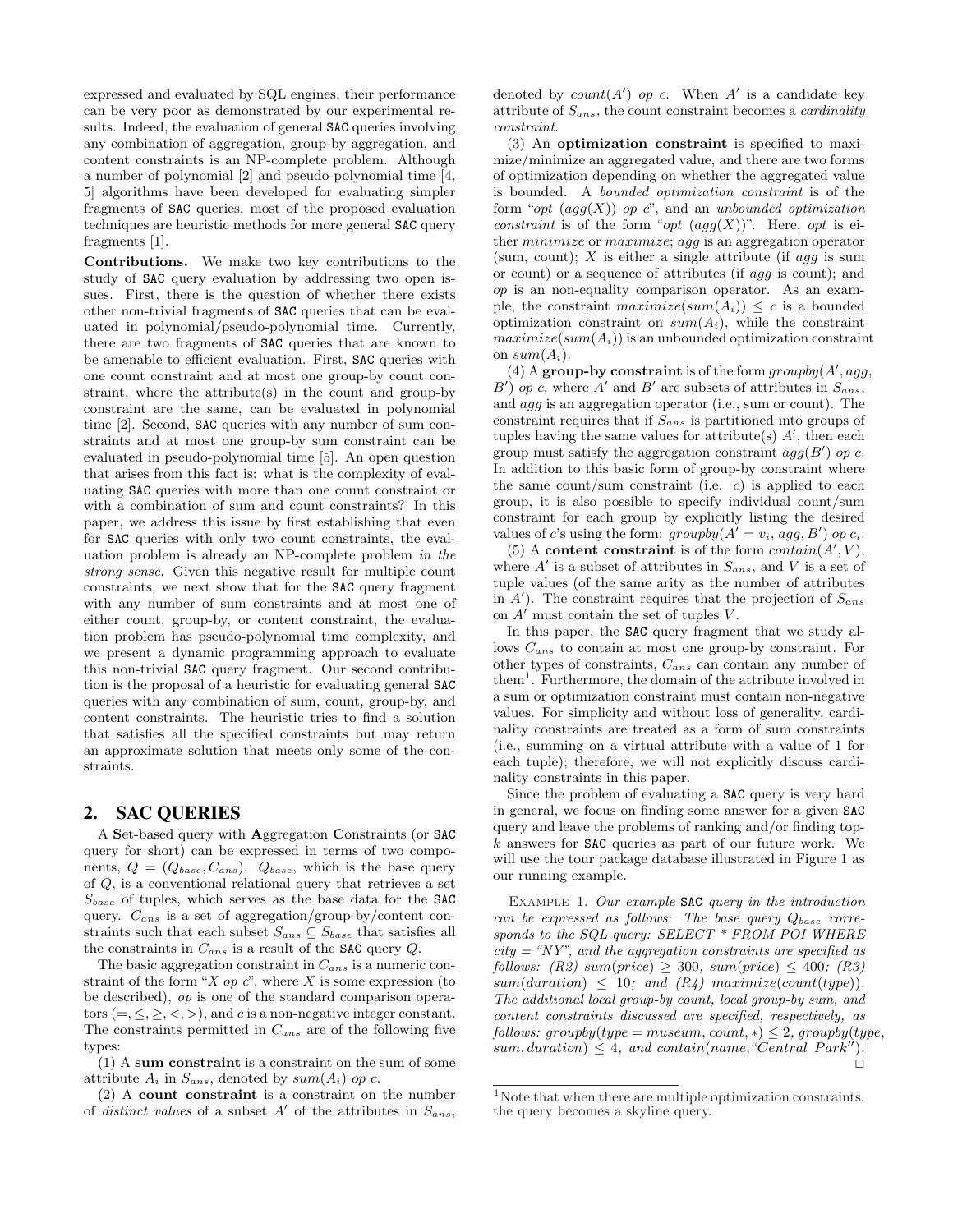|         | name | price | hour | type     | city |
|---------|------|-------|------|----------|------|
| $t_1$   | L 1  | 50    |      | museum   |      |
| $t_2$   | L2   | 70    |      | park     |      |
| $t_3$   | L3   | 40    |      | theatre  |      |
| $t_4$   | L4   | 25    |      | museum   |      |
| $t_{5}$ | L5   | 90    |      | museum   |      |
| $t_6$   |      | 20    |      | shopping |      |

Figure 1: Running Example: Place of Interest (POI) relation

# 3. MULTI-SUM SAC QUERIES

With the exception of two fragments of **SAC** queries, namely, SAC queries with one count constraint and at most one groupby count constraint [2] and SAC queries with any number of sum constraints and at most one group-by sum constraint [5], most of the proposed techniques for evaluating more general SAC queries are heuristic solutions [1]. This raises the interesting open question of what is the complexity of evaluating SAC queries with more than one count constraint or SAC queries with a combination of sum and count constraints.

To address this issue, we first establish the following result on the evaluation of SAC queries with multiple count constraints; the proof is given elsewhere [6].

THEOREM 1. Consider a SAC query  $Q$  where  $C_{ans}$  contains exactly two count constraints on two distinct attributes. The problem of evaluating  $Q$  is NP-complete.  $\Box$ 

Given the above negative result for SAC queries with multiple count constraints, we next ask the question of whether SAC queries with at most one count constraint can be efficiently evaluated. In this section, we show that for the SAC query fragment with any number of sum constraints and at most one of either count, group-by, or content constraint, the evaluation problem has pseudo-polynomial time complexity, and we present a dynamic programming approach to evaluate this non-trivial SAC query fragment. Our dynamic programming approach can also evaluate SAC query that includes any number of sum constraints and one count, one group-by, and one content constraint, where the attribute(s) used in these constraints are the same.

## 3.1 DP: Conceptual Approach

In this section, we present a novel, pseudo-polynomial time algorithm, termed DP, for evaluating SAC queries with any number of sum constraints and at most one of either count, group-by, or content constraint. For convenience, we refer to this SAC query fragment as multi-sum SAC queries.

To simplify the presentation, we first explain how DP evaluates a simpler subset of multi-sum SAC queries with multiple sum and a single count constraints, and then briefly discuss the generalization of DP to solve the general multisum SAC queries in Section 3.3.

For simplicity and without loss of generality, we explain the evaluation for a SAC query  $Q = (Q_{base}, C_{ans})$  where  $C_{ans}$ contains the following two constraints on two attributes A and  $B$  and the domain of  $A$  contains integer values<sup>2</sup>.

• Sum maximization constraint:  $maximize(sum(A)) \leq$ K, and



Figure 2: Partition  $POI$  using  $city$  attribute

• Count constraint:  $count(B) = m$ .

Let  $\ell$  denote the number of distinct  $B$  attribute values in  $S_{base}$ . Recall that  $S_{base}$  is the set of base data retrieved by the base query  $Q_{base}$ . DP is based on the following two-phase dynamic programming approach.

First, DP partitions  $S_{base}$  using the B attribute into  $\ell$ partitions  $P_1, \cdots, P_\ell$ . For each partition  $P_i$ , DP derives partitions  $P_1, \dots, P_\ell$ . For each partition  $P_i$ , be derives<br>  $SV_i = \{ V \in [1, K] \mid \exists P_{s,i} \subseteq P_i \text{ s.t. } \sum_{t \in P_{s,i}} (t.A) = V \}.$ We say that a value  $V \in SV_i$  is the *representation* of a we say that a value  $V \in SV_i$  is the *representation* of a set  $P_{s,i} \subseteq P_i$  iff  $\sum_{t \in P_{s,i}} (t.A) = V$ . Note that in general, V can represent more than one set  $P_{s,i}$ ; however, DP only records one set  $P_{s,i}$  that V represents. This task is a subsetsum problem that can be solved using dynamic programming.

In the next step, DP selects  $m$  SV<sub>i</sub> sets and one value from each selected set  $SV_i$  so that the summation of these selected values is maximized and does not exceed K. This task can be solved using dynamic programming. Without loss of generality, assume that the selected sets in this step are  $SV_1, \cdots, SV_m$ ; and the corresponding value selected in each  $SV_i$  is  $v_i, i \in [1, m]$ . Since each  $v_i$  represents a subset  $P_{s,i} \subseteq P_i$ , DP unions these  $P_{s,i}$ ,  $i \in [1,m]$ , as the final answer  $S_{ans}$ . Clearly,  $S_{ans}$  has  $count(B) = m$ , as each  $P_{s,i}$  "contributes" a distinct B value. Furthermore,  $S_{ans}$  has  $F_{s,i}$  contributes a distinct *B* value. Furthermore,  $S_{ans}$  has  $sum(A)$  maximized without exceeding *K* because  $\sum_{1}^{m} (v_i)$ is maximized and does not exceed K.

EXAMPLE 2. Assume a user wants to find a package of places to visit from  $POI$  with the following two constraints: (1) maximize(sum(hour))  $\leq 7$ , and (2) count(city) = 2. DP first partitions  $S_{base}$  into three partitions,  $P_1$  to  $P_3$ , using city attribute, as shown in Figure  $2(a)$ . DP then derives the corresponding three sets,  $SV_1$  to  $SV_3$ , shown in Figure 2(b). For instance,  $v_{1,5} = 5 \in SV_1$ , since  $v_{1,5}$  represents for the For instance,  $v_{1,5} = 3 \in SV_1$ , since  $v_{1,5}$  repres<br>subset  $P_{1,s} = \{t_1, t_2\}$ ; i.e.,  $\sum_{t \in P_{1,s}} (t \cdot hour) = 5$ .

In the next step, DP selects  $SV_1$  and  $SV_2$ ; and chooses  $5 \in SV_1$  and  $2 \in SV_2$  where their summation is maximized and does not exceed 7. Since 5 represents for the set  $P_{1,s}$  =  $\{t_1, t_2\}$  and 2 represents for the set  $P_{2,s} = \{t_4\}$ , DP unions  $P_{1,s}$  and  $P_{2,s}$  to return  $S_{ans} = \{t_1, t_2, t_4\}$ . Note that  $S_{ans}$  is not the only solution; another possible solution is  $\{t_4, t_5, t_6\}$ .  $\Box$ 

# 3.2 DP: Algorithm

We now elaborate on the details of DP for evaluating a SAC query involving two attributes  $A$  and  $B$  as given in Section 3.1. For simplicity and without loss of general-

<sup>2</sup> If the domain of A contains real values, DP approximates the real values by integer values.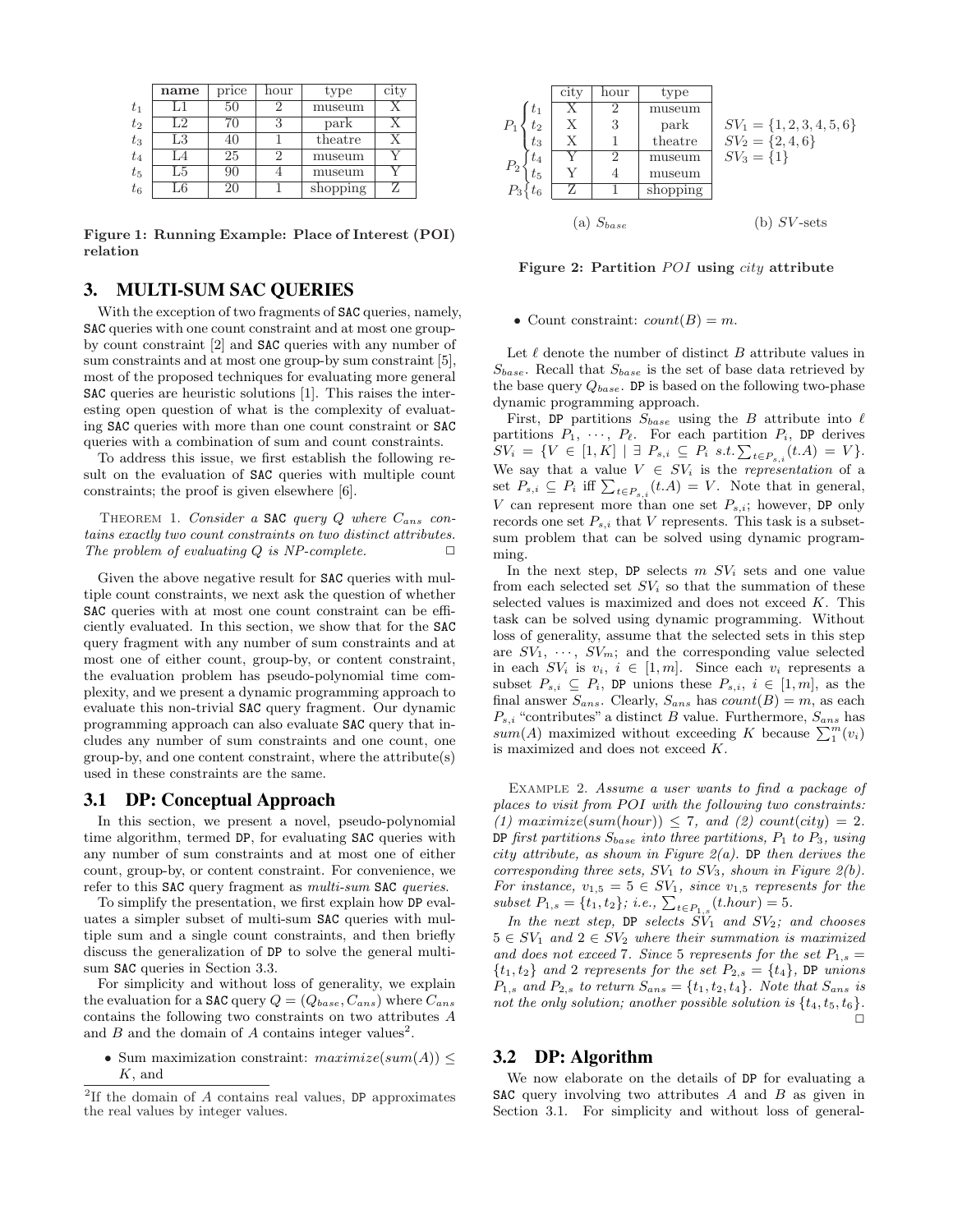ity, let the domain of the  $B$  attribute values in  $S_{base}$  be  $dom(B) = \{1, 2, \cdots, \ell\}^3$ .

For each  $b \in dom(B)$ , let  $S_{base}^b$  and  $S_{base}^{\leq b}$  be a subset of  $S_{base}$  defined in Equations 1 and 2, respectively. Let  $E[1 \cdots \ell, 1 \cdots K]$  be a two-dimensional matrix, where each cell  $E[b, V]$  is a boolean value defined in Equation 3. Each row  $E[b, .]$  is a subset-sum problem that can be solved with a time complexity of  $O(K|\overline{S}_{base}^b|)$ . Therefore, the entire matrix E can be constructed in  $O(K|S_{base}|)$ .

Let  $\mathcal{D}[1 \cdots \ell, 1 \cdots m, 1 \cdots K]$  be a three-dimensional matrix, where each cell  $\mathcal{D}[b, d, V]$  is a boolean value defined in Equation 4.

$$
S_{base}^b = \{ t \in S_{base} \mid t.B = b \}
$$
 (1)

$$
S_{base}^{\leq b} = \{ t \in S_{base} \mid t.B \leq b \}
$$
 (2)

$$
E[b, V] = true \text{ iff } \exists S \subseteq S_{base}^{b} \text{ s.t. } \sum_{t \in S} (t.A) = V \qquad (3)
$$

 $\mathcal{D}[b, d, V] = true \text{ iff } S \subseteq S_{base}^{\leq b} \text{ s.t. } |\pi_B(S)| = d \wedge$  $\overline{\phantom{a}}$ t∈S  $(t.A) = V$ (4)

DP can find a solution if there exists a maximum value  $V_{max} \leq K$  such that (1)  $\mathcal{D}[\ell, m, V_{max}] = true$ , and (2) for every value  $V > V_{max}$ ,  $\mathcal{D}[\ell, m, V] = false$ . We have the following recurrence relation:

$$
\mathcal{D}[b, d, V] = \mathcal{D}[b-1, d, V] \quad \forall
$$
  

$$
\exists V' \in [1, V] \ s.t. \ (E[b, V'] = 1 \ \land \ \mathcal{D}[b-1, d-1, V-V'] = 1)
$$

The recurrence relation indicates that  $\mathcal{D}[b, d, V]$  can be derived from either (1)  $\mathcal{D}[b-1, d, V]$  if we do not select any tuples from  $S_{base}^b$ , or (2)  $\mathcal{D}[b-1, d-1, V-V']$  if we select tuples from  $S_{base}$ , or (2)  $\nu[0-1, a-1, v-v]$  if we sa subset of tuples S' from  $S_{base}^b$  with  $\sum_{t \in S'} (t.A) = V'.$ 

The computation of each  $\mathcal{D}[b, d, V]$  requires at most V look up operations on the corresponding row  $E[b, .]$  in the E matrix. Thus, the time to build matrix  $D$  in the worst case matrix. Thus, the time to build is  $O(m\ell \sum_{V=1}^{K}(V)) = O(K^2m\ell)$ .

**Deriving**  $S_{ans}$ . In addition to the main matrix  $D$ , DP uses another matrix  $DTrace[\ell, m, K]$  that has the same dimensions as  $D$  to derive  $S_{ans}$ . Each cell  $DTrace[b, d, V]$ is set to either (1) a value 0 if  $\mathcal{D}[b, d, V]$  is derived from  $\mathcal{D}[b-1, d, V]$ , or  $(2)$  a value  $V' > 0$  if  $\mathcal{D}[b, d, V]$  is derived from  $\mathcal{D}[b-1, d-1, V-V']$  and  $E[b, V']$ .

To derive a set of returned tuples  $S_{ans}$ , DP first determines the maximum value  $V_{max} \leq K$  such that  $\mathcal{D}[\ell, m, V_{max}] =$ true. There are two cases to consider:

- If  $DTrac[\ell, m, V_{max}] = 0$ , then  $S_{ans}$  is the set of tuples that makes  $\mathcal{D}[\ell - 1, m, V_{max}] = true.$
- Otherwise, if  $DTrace[\ell, m, V_{max}] = V'$ , then  $S_{ans}$  is the union of the set of tuples that makes  $D[\ell - 1, m 1, V_{max} - V'$  = true and the set of tuples that makes  $E[\ell, V'] = true.$

The technique to derive a set of tuples that makes  $E[\ell, V'] =$ true follows a standard procedure for solving the subset-sum problem. We briefly describe this procedure in the following.

Assume that  $S_{base}^{\ell} = \{t_1, \cdots, t_y\}$ . To compute  $E[\ell, .]$ , DP builds a two-dimensional matrix  $F[1 \cdots y, 1 \cdots K]$  with the following recurrence equation:

$$
F[i, V] = F[i - 1, V] \lor F[i - 1, V - t_i.A]
$$

DP maintains another matrix, denoted as  $FTrace[1 \cdots y, 1 \cdots K],$ that has the same dimensionality as  $F$ . Each  $FTrace[i, V]$ keeps track of how  $F[i, V]$  is derived; i.e.,  $FTrace[i, V]$  is set to either (1) false if  $F[i, V]$  is derived from  $F[i - 1, V]$ ; or (2) true, otherwise.

To find a subset  $S^{\ell}$  of tuples that make  $E[\ell, V] = true$ , DP traces from  $FTrace[y, V]$ . If  $F[y, V] = false$ , then  $S^{\ell}$  is the set of tuples that makes  $F[y - 1, V] = true$ . Otherwise, if  $F[y, V] = true$ , then  $S^{\ell}$  is the union of  $\{t_y\}$  and the set of tuples that makes  $F[y-1, V-t_y.A] = true.$ 

**Complexity.** The space complexity of DP is  $O(K|S_{base}| +$  $Km\ell$ ) to keep the matrices for the recurrence relations in the main memory. The time complexity of DP is the summation of the following three components: (1) partitioning  $S_{base}$ based on B attribute (denoted by  $T_{part}$ ), (2) computing E matrix, and (3) computing  $D$  matrix. To partition  $S_{base}$ based on the  $B$  attribute, Greedy augments the base query with an  $ORDER$  BY clause on  $B$  and evaluates this derived query to obtain the set of partitions of  $S_{base}$ . Thus,  $T_{part}$ is the time to execute the derived query on the DBMS. The time complexity of DP is, therefore,  $O(T_{part} + K|S_{base}| +$  $K^2m\ell$ ).

Approximation version of DP. When  $K$  and/or  $\ell$  is large, the space required by DP might exceed the available main memory. In these cases, DP needs to reduce the space requirement by scaling down the domain values of the attribute used with the sum constraint (i.e., A attribute) by some factor  $c_f$ ; thus, K will be replaced by  $K/c_f$ . The solution of DP is approximate in these cases.

#### 3.3 DP: Generalization

The DP approach can be generalized to evaluate multi-sum SAC queries when  $C_{ans}$  includes more than one optimization constraint. The idea is to build a matrix for the dynamic programming technique similar to  $D$  and find all the "skyline" values in this matrix. In particular, assume  $C_{ans}$  includes  $(n + 1)$  constraints:  $maximize(sum(A_i)) \leq K_i$  for  $i \in [1, n]$ , and  $count(B) = m$ . DP builds a  $(n+2)$ -dimensional matrix  $\mathcal{D}[1 \cdots \ell, 1 \cdots m, 1 \cdots K_1, \cdots, 1 \cdots K_n]$ . To derive a result set  $S_{ans}$ , DP finds all "skyline" cells  $\mathcal{D}[\ell, m, V_1, \cdots, V_n] =$ 1 such that there does not exist any tuple of values  $(V'_1, \cdots, V'_n)$ where (1)  $\mathcal{D}[\ell, m, V'_1, \cdots, V'_n] = 1, (2) V'_i \geq V_i$ , for all  $i \in [1, n]$ , and (3) at least one of  $V_i'$  is strictly greater than  $V_i$ .

Similarly, the DP approach can be generalized to solve multi-sum SAC query when  $C_{ans}$  includes any number of sum constraints and at most one of either content or group-by constraint. The idea is also based on a two-phase dynamic programming approach. In the first phase, DP partitions  $S_{base}$  using attribute(s) for the content or group-by constraints and derives  $SV$ -sets for each partition of  $S_{base}$  with respect to the content or group-by constraints. The second phase manipulates the derived SV -sets to compute the answer set. The details are given elsewhere [6].

# 4. GENERAL SAC QUERIES

In this section, we examine the evaluation of general SAC

<sup>&</sup>lt;sup>3</sup>In general, we can easily map an arbitrary set of  $\ell$  values into the set  $\{1, 2, \cdots, \ell\}.$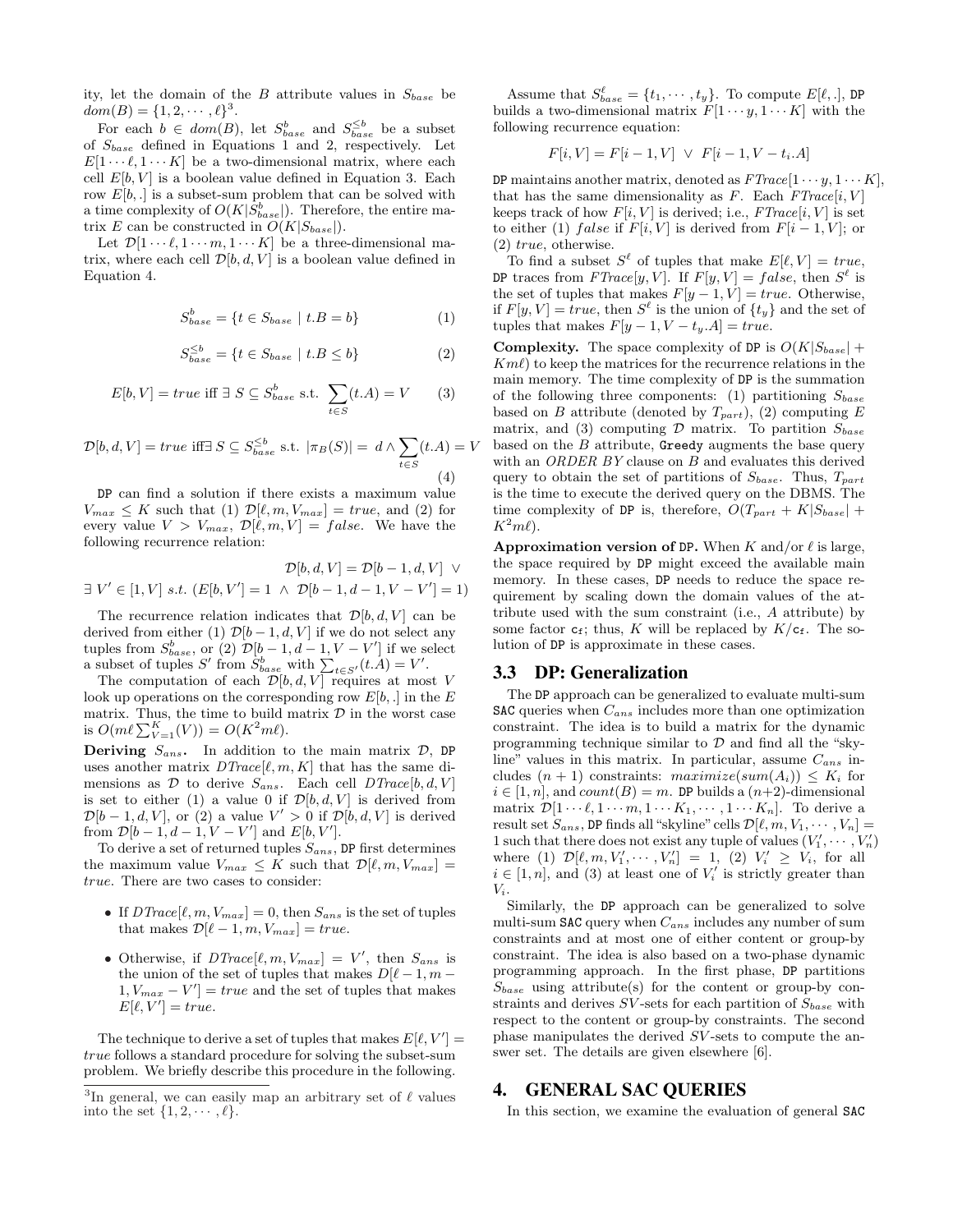queries involving any combination of aggregation, group-by, and content constraints. By Theorem 1, it follows that this evaluation problem is NP-complete. We therefore present a heuristic solution, termed Greedy, to evaluate general SAC queries. An answer set computed by our heuristic could be suboptimal in the sense that the answer set does not satisfy all the required constraints.

For ease of presentation, our discussion is organized into three cases from the simplest to the most general case.

#### 4.1 Count Constraints

We first discuss the simplest scenario where all the constraints in  $C_{ans}$  are count constraints. For simplicity and without loss of generality, we consider a SAC query with two count constraints:  $count(B_i) = m_i, i \in [1, 2],$  where  $m_1 \leq m_2$ . Our Greedy heuristic is based on the following result.

LEMMA 1. If there exists a subset  $S_{count} \subseteq S_{base}$  that has count( $B_1$ ) =  $m_1$  and count( $B_2$ )  $\geq m_2$ , then there exists a subset  $S_{ans} \subseteq S_{count}$  that has  $count(B_1) = m_1$  and  $count(B_2) = m_2.$ 

**Proof of Lemma 1.** Given a subset  $S_{count} \subseteq S_{base}$  that has  $count(B_1) = m_1$  and  $count(B_2) \geq m_2$ , we first pick  $m_1$ arbitrary tuples in  $S_{count}$  that have  $m_1$  distinct  $B_1$  values to put into  $S_{ans}$ . The number of distinct  $B_2$ 's values in  $S_{ans}$ is currently not greater than  $m_1$  and therefore is also not greater than  $m_2$ , since our assumption is  $m_1 \leq m_2$ . We then need to insert some tuples from  $(S_{count} - S_{ans})$  into  $S_{ans}$  to increase the number of distinct  $B_2$ 's values in  $S_{ans}$  into  $m_2$ . This task is accomplished by performing  $m_2 - |\pi_{B_2}(S_{ans})|$ steps. In each step, we pick a tuple in  $(S_{count} - S_{ans})$  to insert into  $S_{ans}$  in such a way that the number of distinct  $B_2$ 's values in the resultant  $S_{ans}$  increases by 1.  $\Box$ 

Using Lemma 1, Greedy will derive a set  $S_{count} \subseteq S_{ans}$ that has  $count(B_1) = m_1$  and  $count(B_2)$  is as large as possible. The rationale is that if  $S_{count}$  has  $count(B_2) \geq m_2$ , then we can derive  $S_{ans}$  from  $S_{count}$  satisfying all the constraints. The details of Greedy are as follows.

Greedy first partitions  $S_{base}$  using the values of  $B_1$  attribute, and performs  $m_1$  iterations to insert  $m_1$  partitions of  $S_{base}$  into  $S_{count}$ . At each iteration, Greedy considers all potential partitions in  $S_{base}$ , and chooses the "best" partition to insert into  $S_{count}$  such that the resultant  $S_{count}$  has the largest number of distinct  $B_2$ 's values. After  $m_1$  iterations, there are two cases to consider. If  $|\pi_{B_2}(S_{count})| \ge m_2$ , Greedy derives  $S_{ans}$  based on Lemma 1 such that  $S_{ans}$  satisfies all the count constraints from  $S_{count}$ . Otherwise, if  $|\pi_{B_2}(S_{count})| < m_2$ , Greedy returns  $S_{ans} = S_{count}$  as an approximate result that does not satisfy the count constraint on  $B_2$ .

**Complexity.** The space complexity of Greedy is  $O(|S_{base}|)$ , since in the worst case, Greedy stores all distinct  $B_2$  values in the main memory. The time complexity of Greedy is  $O(T_{part} + T_{alg})$ , where (1)  $T_{part}$  is the time to partition  $S_{base}$  based on  $B_1$  attribute, and (2)  $T_{alg}$  is the time to derive  $S_{count}$  and then  $S_{ans}$ . Similar to DP, Greedy also augments the base query with an ORDER BY clause on  $B_1$  and evaluates this derived query to obtain the set of partitions of  $S_{base}$ . We have  $T_{alg} = m_1 | S_{base} |$ , since Greedy performs  $m_1$  iterations and basically scans all tuples in  $S_{base}$ in each iteration.

EXAMPLE 3. Consider a user who wants to find a tour package consisting of places of interest from two different cities and with three different types of activities. Greedy first derives a set  $S_{count}$  that has count(city) = 2 and count(type) as large as possible. For this task, Greedy partitions  $S_{base}$  = POI into three partitions using city attribute, as shown in Figure  $2(a)$ . In the first iteration, Greedy selects partition  $P_1$  to put into  $S_{count}$ , since  $P_1$  contains the largest number of distinct type values. In the second iteration, Greedy selects  $P_3$  to put into  $S_{count}$ , since  $P_3$  increases the number of distinct type values in  $S_{count}$  the most. Note that Greedy does not select  $P_2$ , since it does not help to increase count(type) in  $S_{count}$ . Thus,  $S_{count} = P_1 \cup P_3 = \{t_1, t_2, t_3, t_6\}.$ 

Since  $S_{count}$  has count(type) = 4, Greedy can derive the exact answer for this case. Using Lemma 1, Greedy first selects  $t_1 \in P_1$  and  $t_6 \in P_3$  to put into  $S_{ans}$  for count(city) = 2 in  $S_{ans}$ . Finally, Greedy puts  $t_2$  into  $S_{ans}$ . Thus,  $S_{ans}$  =  $\{t_1, t_2, t_6\}.$ 

Generalization. The other cases of count constraints involving inequality comparison operator can be reduced to the case of count constraints with equality operator. For instance, if the constraints are  $count(B_1) \leq m_1$  and  $count(B_2) \geq$  $m<sub>2</sub>$ , we can use the above solution to find sets of tuples satisfying  $count(B_1) = x$  and  $count(B_1) = y$  for  $0 \le x \le m_1$  and  $m_2 \leq y \leq |B_2|$ , where  $|B_2|$  denotes the number of distinct  $B_2$ 's values in  $S_{base}$ .

When there are more than two count constraints, assume these constraints are  $count(B_i) = m_i, i \in [1, k]$  with  $m_k =$  $\max_{i=1}^{k}(m_i)$ . As before, Greedy partitions  $S_{base}$  using  $B_1$ ,  $\cdots$ ,  $B_{k-1}$  attributes. At each iteration, Greedy selects one partition from  $S_{base}$  to insert into  $S_{ans}$  such that: (1) the constraints on  $B_1, \cdots, B_{k-1}$  can still be satisfied in the sense that  $count(B_i) \leq m_i$  for  $i \in [1, k-1]$ , and (2) the number of distinct  $B_k$  values in the resultant  $S_{ans}$  is the largest. Greedy terminates the iteration when none of partitions satisfies both of these conditions.

## 4.2 Count & Sum Constraints

In this section, we consider the more complex scenario when there is a combination of count and sum constraints. For simplicity and without loss of generality, we consider a SAC query with two constraints: (1)  $maximize(sum(A)) \leq$ K and (2)  $count(B) = m$ .

Our Greedy heuristic tries to satisfy the "easier" type of constraints before considering the"harder"constraints. Specifically, Greedy considers the constraints in the following order: count, sum, and finally the optimization constraint.

To satisfy the count constraint, Greedy can select an arbitrary subset  $S_{count} \subseteq S_{base}$  that has  $|\pi_B(S_{count})| = m$ . Observe that the more tuples that  $S_{count}$  has, the more flexibility we have to select a subset of tuples from  $S_{count}$ to satisfy other constraints. Thus, Greedy finds  $S_{count}$  that has the cardinality as large as possible among all possible  $S_{count}$ 's. For this task, Greedy partitions tuples in  $S_{base}$ based on their  $B$ 's values, and chooses  $m$  partitions that have the *largest* cardinalities to form  $S_{count}$ .

To satisfy the sum constraint, Greedy partitions tuples in  $S_{count}$  based on their B attribute values, and selects the tuple that has the smallest A value in each partition of  $S_{count}$ tuple that has the smallest A value in each partition of  $S_{count}$ <br>to insert into  $S_{ans}$ . If  $\sum_{t \in S_{ans}}(t.A) > K$ , it implies that any other subset of  $S_{count}$  will not satisfy both the count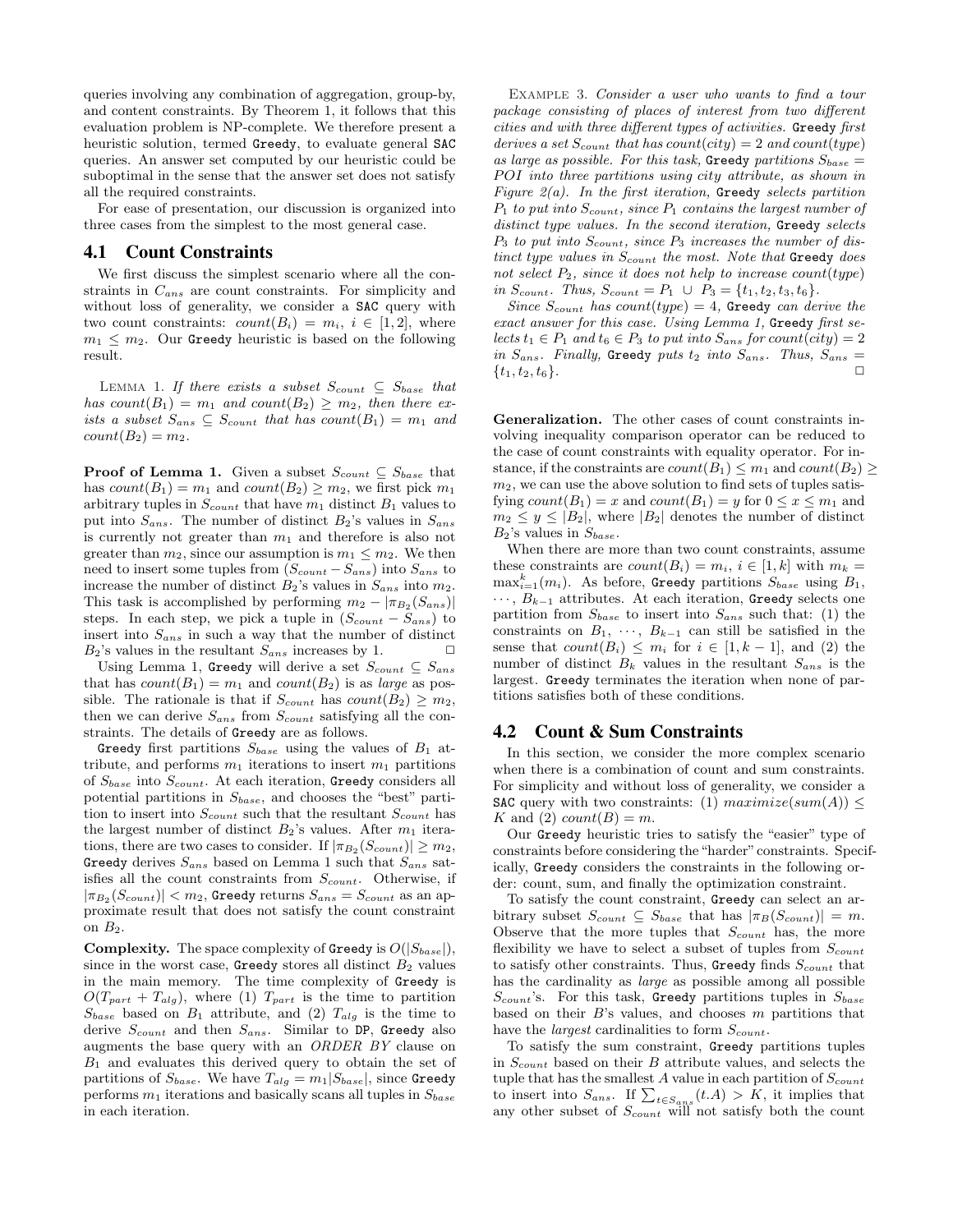and sum constraints; therefore, Greedy returns  $S_{ans}$  as an approximate result in this case.

Finally, Greedy handles the optimization constraint by adding some tuples from  $(S_{count} - S_{ans})$  into  $S_{ans}$ . This task is a subset-sum problem: select a subset of tuples from  $(S_{count}-S_{ans})$  that has  $max(sum(A)) \leq K - \sum_{t \in S_{ans}} (t.A).$ It is important to note that we cannot add any tuples from  $(S_{base} - S_{count})$  into  $S_{ans}$  since it would increase the number of distinct B values in  $S_{ans}$  and violate the count constraint.

**Complexity.** The space complexity of Greedy is  $O(K|S_{count}|)$ to maintain the matrix for dynamic programming in the last step. The running time of Greedy is  $O(T_{part} + T_{SSP})$  where: (1)  $T_{part}$  is the time to partition  $S_{base}$  using B attribute and select m partitions that have the largest cardinalities, and (2)  $T_{SSP}$  is the running time of the solver for the subsetsum problem in the last step of Greedy. For  $T_{part}$ , Greedy augments the base query with the following: a GROUP BY clause on B, an ORDER BY clause on  $COUNT(*)$ , and a LIMIT clause to select the top-m highest cardinality partitions. For  $T_{SSP}$ , Greedy uses the conventional pseudopolynomial algorithm to solve subset-sum problem. Thus,  $T_{SSP} = O(K|S_{count}|).$ 

Example 4. We reconsider Example 2 and use Greedy to solve the problem that finds a package having count  $\left(\text{city}\right) =$ 2 and  $maximize(sum(hour)) \le 7$ . Greedy first partitions  $S_{base}$  using city attribute, and derives  $S_{count} = P_1 \cup P_2$ , which has the largest cardinality from all possible  $S_{count}$ 's.

To satisfy the sum constraint, Greedy selects  $t_3 \in P_1$  and  $t_4 \in P_2$ , which has the smallest hour value to put into  $S_{ans}$ .  $t_4 \in P_2$ , which has the smallest nour<br>Thus, we have  $\sum_{t \in S_{ans}} (t \cdot hour) = 3$ .

For the optimization constraint, Greedy will select some tuples from  $S_{count} - S_{ans} = \{t_1, t_2, t_5\}$  that have  $maximize(sum(hour)) \leq 4$  to put into  $S_{ans}$ . Thus, Greedy

will put  $t_5$  into  $S_{ans}$ .

In summary,  $S_{ans} = \{t_3, t_4, t_5\}$  and the solution of Greedy  $is turned out to be optimal in this case.$ 

Generalization. The described algorithm can be generalized for cases where  $C_{ans}$  consists of any number of count and sum constraints, similar to the generalization described in Section 4.1. For instance, consider the situation with count constraints on attributes  $A_1, \cdots, A_k$  and sum constraints  $sum(B_i) < K_i$ , for  $i \in [1, \ell]$ . Greedy first uses the described algorithm in Section 4.1 to derive  $S_{count}$  that satisfies the count constraints. At the end of this step, we can view  $S_{count}$  as being partitioned into n partitions using attributes  $A_1, \dots, A_k$ . In the next step, Greedy selects one tuple in each partition of  $S_{count}$  to put into  $S_{ans}$ . The key point is how to select one tuple from each partition so that  $S_{ans}$  satisfies the sum constraint. Observe that if every selected tuple t in each partition has  $t.A_i < K_i/n$ , for  $i \in [1, \ell],$ then these selected tuples together will satisfy all the sum constraints. Thus, our Greedy heuristic selects one tuple in each partition that satisfies the largest number of conditions " $t.A_i < K_i/n$ " to put into  $S_{ans}$ .

# 4.3 General Case

In the general case when  $C_{ans}$  includes any combination of constraints, Greedy also follows the"easier-to-harder-constraint" principle so as to allow for more flexibility to satisfy all the constraints. In particular, Greedy considers the constraints in the following order: (1) content constraints, (2) count constraints, (3) sum constraints, and (4) group by together with

optimization constraints. The absence of any constraints (e.g., count) allows Greedy to skip the corresponding step (e.g., skip the second step for count constraints). The details are given elsewhere [6].

# 5. BOUNDED SAC QUERIES

We now switch our attention to a special fragment of SAC queries, referred to as bounded SAC queries. A bounded SAC query has a bounded cardinality constraint to bound the cardinality of the qualified sets. As a simple example, Alice might be interested only in tour packages containing at most four places to visit. Bounded SAC queries are of interest because they can be processed using two existing approaches. In this section, we briefly describe these techniques, namely DirectSQL and MS, and compare these techniques against our proposed DP and Greedy in Section 6.

Since bounded SAC queries can be expressed directly using SQL, the first alternative evaluation method, denoted by DirectSQL, is to use relational database engines. Consider a  ${\tt SAC}$  query  $Q$  with  $Q_{base}$  as "SELECT  $*$  FROM  $R$  " where there is a cardinality constraint in  $Q$  that sets the cardinality of qualified sets to a value  $k$ . Assuming that the key of relation  $R$  is an attribute id,  $Q$  can be expressed using SQL as follows:

SELECT 
$$
\ast
$$

FROM  $R p_1, \cdots, R p_k$ 

WHERE  $p_1.id < p_2.id$  AND  $p_2.id < p_3.id$  AND  $\cdots$ 

AND  $p_{k-1}.id < p_k.id$  AND qualification Here, qualification refers to the predicates that represent the remaining constraints in  $C_{ans}$ . Thus, each qualified set is returned as a tuple in the query's result. We now explain how to translate the various types of constraints in  $C_{ans}$  into SQL predicates.

Content constraint. For each content constraint of the form  $content(A, v)$ , DirectSQL needs to ensure that at least one instance  $p_i$  of R contains a tuple t that has  $t.A = v$ . The constraint can be expressed by the following SQL predicate:  $(p_1.A = v \text{ or } \cdots \text{ or } p_k.A = v).$ 

**Sum constraint.** A sum constraint of the form  $sum(A) < K$ can be simply translated into the predicate:  $(p_1.A + \cdots +$  $p_k.A < K$ ).

Count constraint. For a count constraint on an attribute A, we need to count the number of distinct values among  $p_1.A$ ,  $\cdots$ ,  $p_k.A$ . This can be achieved by using SQL's *case* construct to map each  $p_i$ . A value to either 0 or 1 and comparing the sum of the mapped values against the desired count value. Specifically, each  $p_i \cdot A$  is mapped to 1 if the value of  $p_i.A$  is not equal to any of the preceding  $p_i.A$  values,  $j < i$ ; otherwise, it is mapped to 0. For example, the count constraint " $count(A) = m$ " is translated as follows:  $(1 +$ 

(case when  $p_2.A \neq p_1.A$  then 1 or 0 end) +  $\cdots$  + (case when  $p_k.A \neq p_1.A$  and  $\cdots$  and  $p_k.A \neq p_{k-1}.A$ then 1 or 0 end)) =  $m$ 

Group-by constraint. Group-by constraints are translated similarly as count constraints using the case construct. For example, consider the group-by constraint  $group(y)$ . agg, B). For each  $p_i.A, i \in [1, k]$ , the translation considers other  $p_j A$ ,  $j \neq i$ , that has  $p_j A = p_i A$  and performs the aggregation function agg on B attribute w.r.t. the tuples of  $p_i$  and  $p_j$ .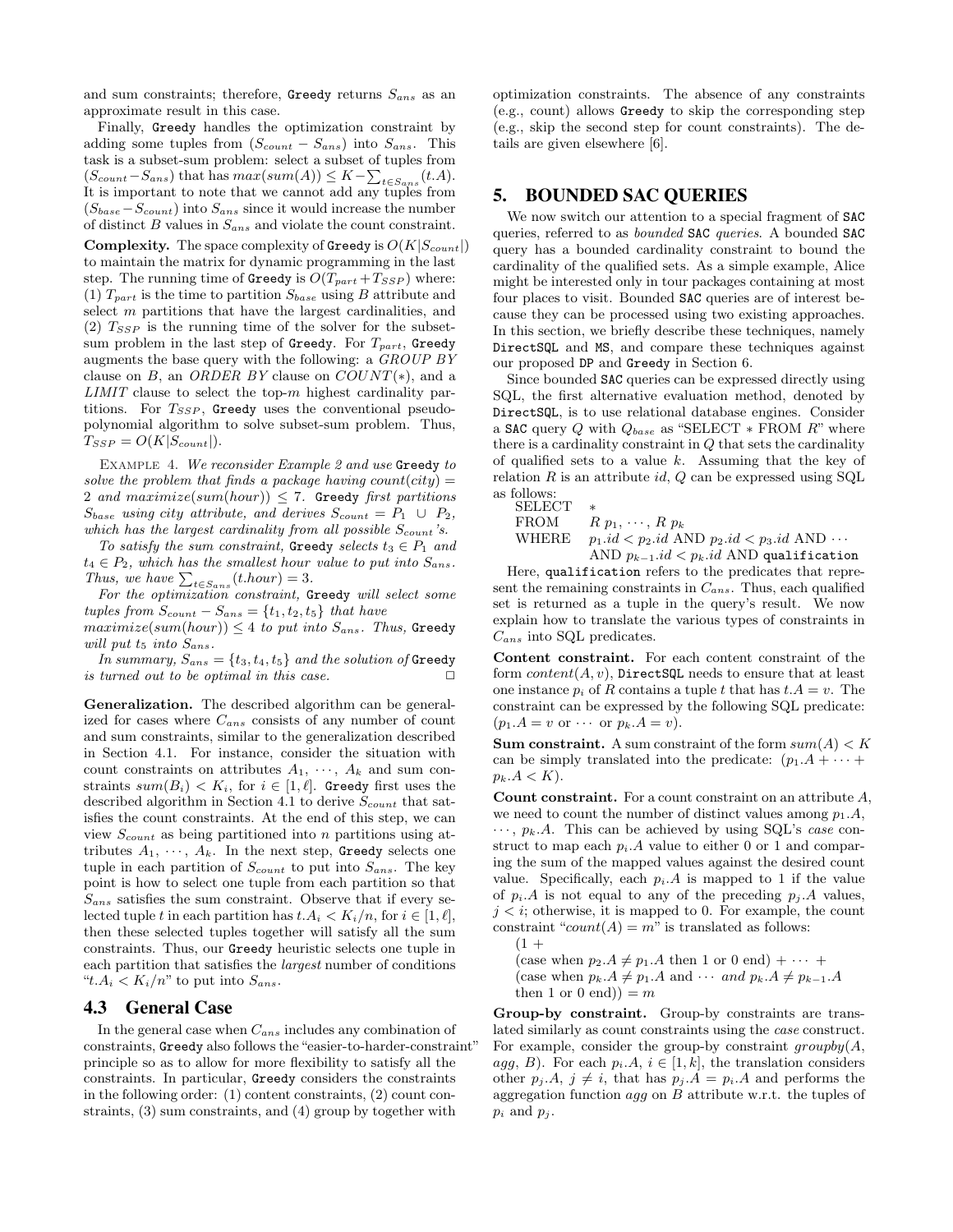| Table                 | $#$ Tuples |
|-----------------------|------------|
| adult                 | 45222      |
| part                  | 200000     |
| $\overline{supplier}$ | 10000      |
| track                 | 10000000   |

Table 1: Sizes of Test Data sets (number of tuples)

Optimization constraint. An optimization constraint is translated essentially by sorting the query's result based on the aggregated attribute value and retrieving only the first tuple by using SQL's ORDER BY and LIMIT constructs.

For bounded SAC queries where the set cardinality is constrained to be a fixed value (e.g.,  $count(place) = 4$ ), a second alternative evaluation method is to apply a recently proposed technique MS [8]. The MS technique was actually designed for solving a more general problem, specifically finding preference sets (with multiple optimization constraints) over fixed-cardinality sets of items. However, the technique there can be used to evaluate bounded SAC queries as well. Further comments on MS are given in Section 7.

# 6. EXPERIMENTAL STUDY

In this section, we study the effectiveness and the efficiency of our proposed techniques to evaluate SAC queries. The algorithms compared include the dynamic programming approach, DP, that evaluates SAC queries with any number of sum constraints and at most one count, content, or group-by constraint; and Greedy, a heuristic approach for evaluating general SAC queries with any combination of constraints. In addition, we also compare DP and Greedy against two other methods for bounded SAC queries: (1) a direct approach using SQL queries, denoted by DirectSQL, and (2) the approach MS proposed in [8].

We used three real data sets for the experiments:  $\text{Adult}^4$ , TPCH (with a database size of 1GB), and a music data set containing  $10,000,000$  songs and  $500,000$  artists<sup>5</sup>. We used four test queries on Adult data set  $(Q_1$  to  $Q_4)$ , two queries  $(Q_5, Q_6)$  on TPCH data set, two queries  $(Q_7, Q_8)$  on the music data set, and another two queries  $Q'_1$  and  $Q''_1$  that differ slightly from  $Q_1$ . Among these queries,  $Q_1$  -  $Q_3$  and  $Q_5$  -  $Q_8$  are multi-sum SAC queries,  $Q_4$  is a general SAC query, and  $Q'_1$  and  $Q''_1$  are bounded **SAC** queries. The test data and queries are given in Tables 1 and 2, respectively. The third column in Table 2 shows the number of tuples in the query result of the base query of each SAC query.

We used PostgreSQL 8.3 for our database system, and all algorithms (DP, Greedy, DirectSQL, and MS) were coded using C++ and compiled with GNU C++ compiler. Our experiments were conducted on a dual-core, 2.33GHz PC running Linux with 3.25GB of RAM and a 250GB hard disk.

#### **6.1 Comparison between DP and Greedy**

This section compares DP and Greedy to evaluate SAC queries in terms of the quality of computed results and the running time. Both methods are applicable for all test queries except for query  $Q_4$ , which is a general SAC query that consists of all kinds of constraints supported in this paper and cannot be handled by DP. We report the running times of these methods to return one result set for each test query.

Quality of Computed Results. We measured the quality of a query result evaluation in terms of two metrics: (1) the number of query constraints that are satisfied by the computed result, and (2) the aggregate value returned for the optimization constraint. For all of our test queries, both DP and Greedy can find solutions that satisfy all the required constraints. Thus, we compare the quality of computed results for these test queries using the *ratio* between the aggregated value returned by DP over the aggregated value returned by Greedy, referred to as *relative* aggregated value of DP over Greedy. Since the optimization constraint in queries  $Q_1$  to  $Q_8$  is maximization, the higher the relative aggregated value of DP over Greedy, the better the solution of DP is in comparison with Greedy. The relative aggregated value of DP over Greedy for queries  $Q_1$  to  $Q_8$  are given in the second column in Table 3.

For queries  $Q_1$  to  $Q_3$ , which involve small relations, DP returned optimal solutions while Greedy returned high-quality solutions; i.e., the aggregated values returned by Greedy are around 3% lower than the optimal values by DP.

Query  $Q_4$  is an example of a general SAC query that contains all kinds of constraints supported in this paper and DP cannot handle. Thus, the DP result for  $Q_4$  is not shown in Table 3. For this query, Greedy can find one set of tuples that satisfies all the constraints.

For queries that involve large data sets  $(Q_5 \text{ to } Q_8)$ , since the constructed matrices for the dynamic programming are too large to fit in the main memory, DP used its approximation version to scale down the domain values of the attributes used with the aggregated constraints (e.g., length, retail price attributes). For Greedy, with the heuristic strategy, Greedy first selected a set of tuples satisfying the count constraints, thus reducing the number of tuples to be considered by dynamic programming for the sum optimization constraints. Therefore, the solution of Greedy can be better than DP in these cases. In fact, the results of Greedy for  $Q_5$  and  $Q_6$  are slightly better than DP. For queries  $Q_7$  and  $Q_8$ , both the number of involved tuples (3727521 tuples) as well as the number of distinct values of the attribute associated with the count constraint (270352 and 2003678 values, respectively) are large. Here, Greedy returns much better quality result than DP for  $Q_7$  and  $Q_8$ . The aggregated values returned by Greedy are around 1.5 - 3.5 times larger than the ones by DP and are nearly equal to the maximum aggregated values required by the queries.

To study how far the aggregated values returned by Greedy and DP are from the optimal solutions, we varied the bounds on the aggregate values of queries  $Q_1$  and  $Q_8$ . We report the results on queries  $Q_3$  and  $Q_7$  in Figure 3 (the same trends are observed for other queries). For  $Q_3$ , we vary the bounded optimal value from the set {500, 1000, 2000, 3000, 40000, 320000}. For  $Q_7$ , we vary the bounded value from the set  ${6 \times 10^6, 12 \times}$  $10^6$ ,  $18 \times 10^6$ ,  $24 \times 10^6$ ,  $30 \times 10^6$ . The results again show that when the matrices constructed by dynamic programming can fit in the main memory, the optimal value returned by DP is slightly better than Greedy. In contrast, when the matrices cannot be fit in main memory, the solution of Greedy is better than DP. For all cases, the optimal values obtained by Greedy are very close (e.g., more than 95%) to the bounded optimal values, which indicates that Greedy returns high quality solutions.

<sup>4</sup>http://archive.ics.uci.edu/ml/datasets/Adult

<sup>5</sup>http://musicbrainz.org/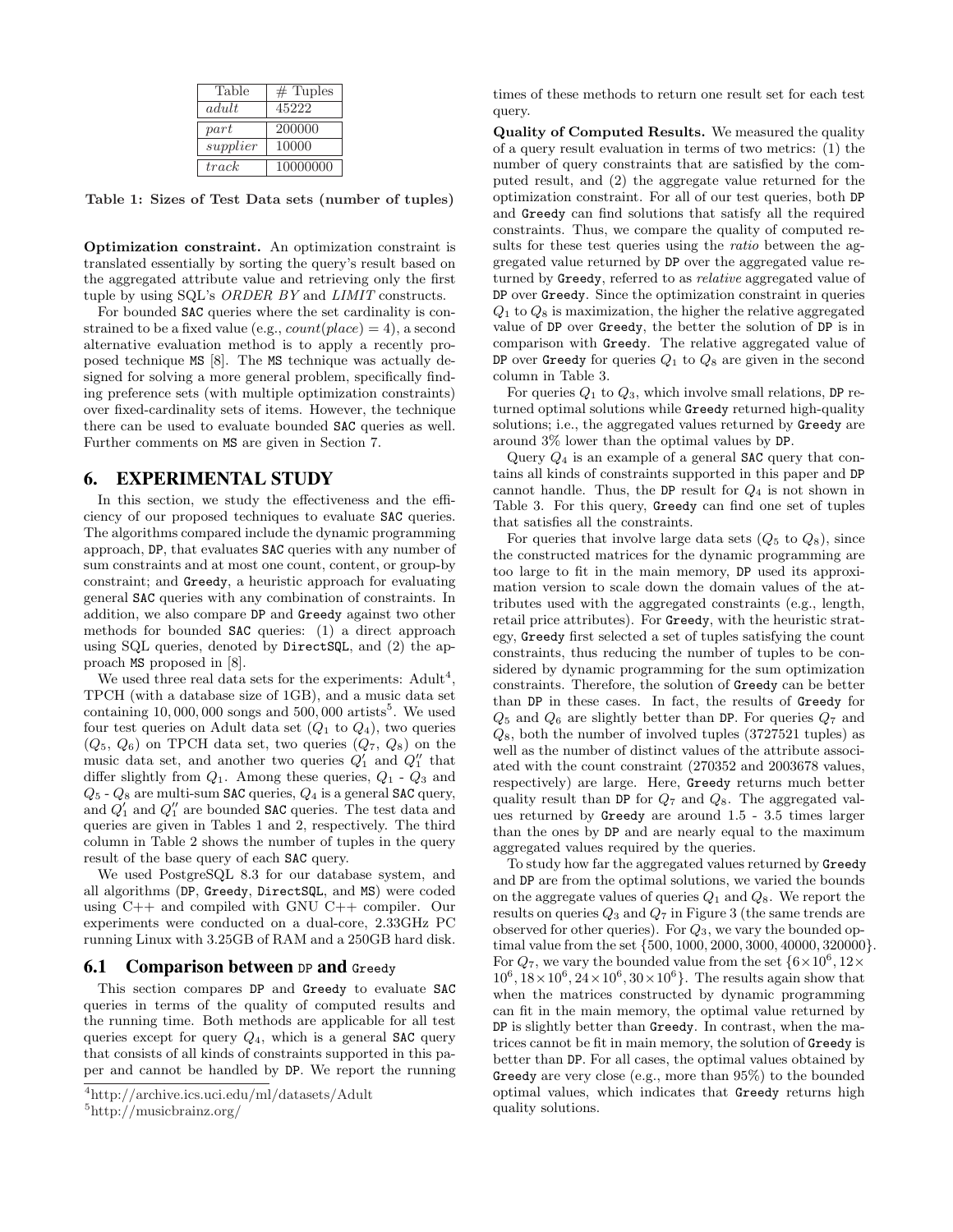| Query   | Constraints                                                                                                              | <b>Size</b> |
|---------|--------------------------------------------------------------------------------------------------------------------------|-------------|
| $Q_1$   | $Q_{base} = \pi_*(adult);$ maximize(sum(edunum)) $\leq$ 5000; count(race) = 2                                            | 45222       |
| $Q_2$   | $Q_{base} = \pi_{*}(adult);$ maximize(sum(edunum)) $\leq 1000;$ groupby(nativecountry, count, $*) \leq 5$                | 45222       |
| $Q_3$   | $Q_{base} = \pi_*(adult);$ maximize(sum(capitalloss)) $\leq 1000;$ 2 $\leq$ count(occupation) $\leq 4;$                  | 45222       |
| $Q_4$   | $Q_{base} = \pi_*(adult);$ $maximize(sum(capital loss)) \leq 2000;$ $count(native country) = 2;$ $count(race) = 2$       | 45222       |
|         | $content(native country, "United-States"); group by (native country, race, count, *) \leq 2$                             |             |
| $Q_5$   | $Q_{base} = \pi_*(part);$ maximize(sum(retailprice)) $\leq 80000$ ; count(brand) = 4                                     | 200000      |
| $Q_6$   | $Q_{base} = \pi * \sigma_{accibal>0}(supplier);$ maximize(sum(acctbal)) $\leq 150000;$ $8 \leq count(nation) \leq 10$    | 9114        |
| $Q_7$   | $Q_{base} = \pi * \sigma_{length \geq 240000}(track); maximize(sum(lenath)) \leq 30000000; count(artist) = 5;$           | 3727521     |
|         | content(artist, "Bob Dylan")                                                                                             |             |
| $Q_8$   | $Q_{base} = \pi * \sigma_{length > 240000}(track);$ maximize(sum(length)) $\leq$ 18000000; $4 \leq count(title) \leq 6;$ | 3727521     |
|         | content (title, "Jingles Bell")                                                                                          |             |
| $Q'_1$  | $Q_{base} = \pi_* \sigma_{id \leq 60}(adult);$ maximize(sum(edunum)) $\leq 50$ ; count(race) = 2; count(*) = x           | -60         |
| $Q''_1$ | $Q_{base} = \pi * \sigma_{id \leq 500}(adult);$ maximize(sum(edunum)) $\leq 1000;$ count(race) = 2; count(*) = x         | 500         |

Table 2: SAC queries for experiments

|                   | Relative aggregated value | Running time (secs) |        |  |  |
|-------------------|---------------------------|---------------------|--------|--|--|
| Query             | DP/Greedy                 | DP                  | Greedy |  |  |
| $\,_{1}$          |                           | 7.7                 | 7.5    |  |  |
| $\,_{2}$          |                           | 10                  | 10     |  |  |
| $Q_3$             | 1/0.97                    | 2.3                 |        |  |  |
| $Q_4$             |                           |                     |        |  |  |
| $Q_5$             | 0.98/1                    | 11                  | 8      |  |  |
| $Q_6$             |                           | 73                  | 8      |  |  |
| $Q_7$             | 0.64/1                    | 70                  | 28     |  |  |
| $\mathcal{Q}_{8}$ | 0.28                      | 170                 | 32     |  |  |

Table 3: Comparison between DP and Greedy

| Cardinality value |     |      |
|-------------------|-----|------|
|                   | 0.8 | 0.56 |
|                   |     | 0.65 |
|                   |     | 0.71 |
|                   |     | 0.75 |

Table 4: The relative aggregated value of Greedy over the optimal solution

Running Time. The third and fourth columns in Table 3 show the running time comparison between Greedy and DP, where Greedy runs 1.5 - 9 times faster than DP. The result is expected since Greedy is a heuristic solution.

#### **6.2 Comparing** DP, Greedy, MS and DirectSQL

In this section, we compare our proposed methods (DP and Greedy) against the direct approach that uses SQL queries, denoted by DirectSQL, and the method MS proposed in [8] for bounded SAC queries, which have a bounded cardinality constraint to bound the cardinality of the qualified sets. For this comparison, we used two queries  $Q'_1$  and  $Q''_1$ , which are variants of query  $Q_1$ . The three methods (DP, MS, and DirectSQL) are able to find the optimal results for both queries  $Q'_1$  and  $Q''_1$ .

First, we run these approaches for query  $Q'_1$  by varying the set cardinality constraint value from 4 to 7; i.e.,  $x \in [4, 7]$ . The Greedy approach returns rather good results; i.e., only for the cardinality 4, the relative aggregated value of Greedy



Figure 3: Optimal values obtained by DP and Greedy

over the optimal solution is 0.8; for the other cases, Greedy achieves the optimal aggregated values (the second column in Table 4). In terms of the running time, as shown in Figure  $4(a)$ , Greedy runs the most efficiently. For the other three methods, DP runs faster than MS and much faster than the direct approach (DirectSQL). Note that the number of tuples selected by the base query in  $Q'_1$  is controlled to be small (i.e., 60) so that the DirectSQL approach can complete its evaluation within reasonable time. Observe that when the set cardinality value increases, the running times of DP and Greedy increase linearly; whereas the running times of MS and DirectSQL increase exponentially.

Second, we increase the maximum sum value in  $Q_1$  to be 1000 and the number of selected tuples by the base query to be 500 to scale up the size of the matrices built by DP and the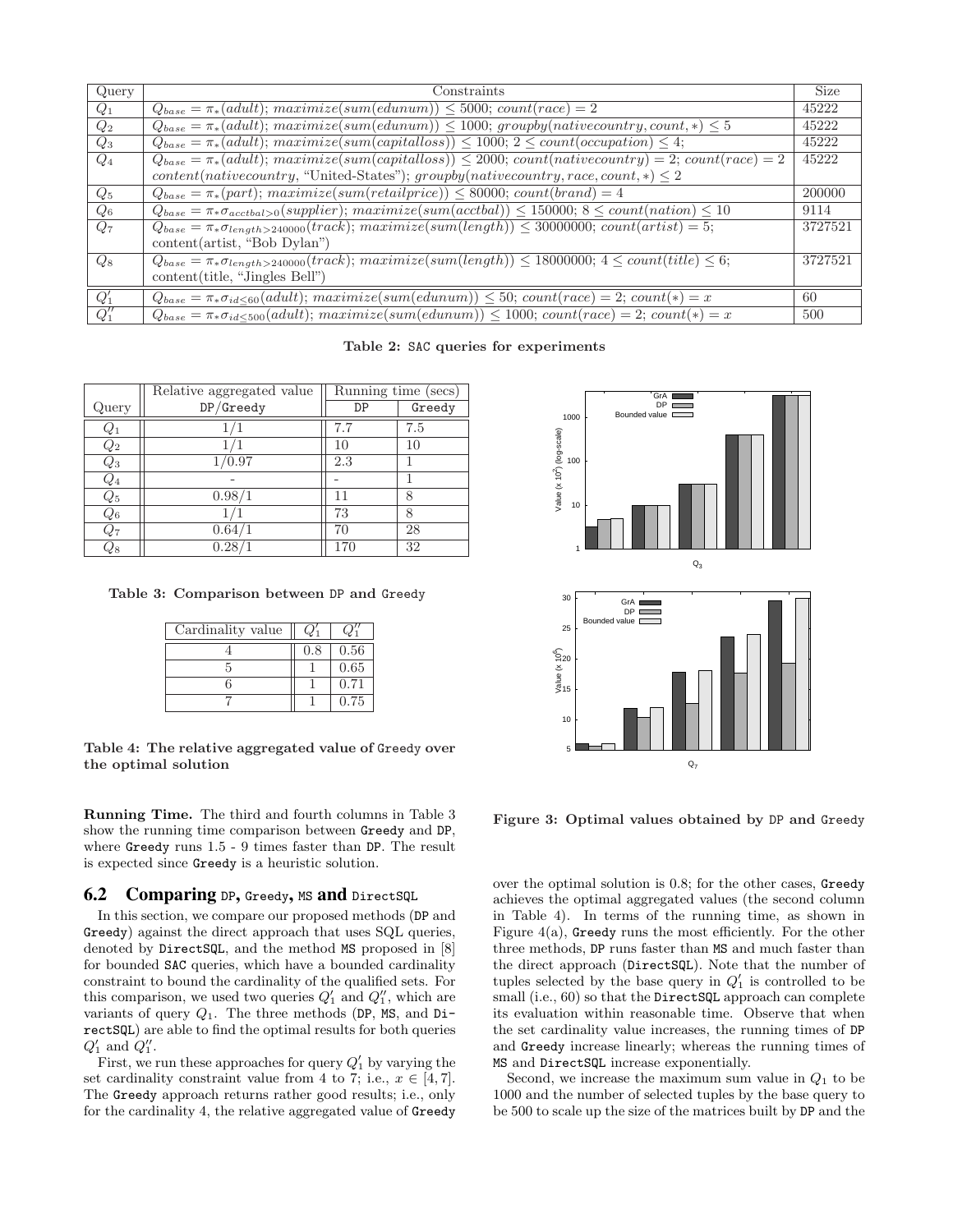

Figure 4: The running time comparison between DP, Greedy, MS and DirectSQL

number of subsets to be considered by MS and DirectSQL. We denote this new query by  $Q''_1$ . For  $Q''_1$ , <code>DirectSQL</code> cannot finish in five hours, thus we do not record the results of DirectSQL in Figure 4(b). The relative aggregated value of Greedy over the optimal solution is in the range of 0.56 to 0.75 (the third column in Table 4). In terms of the running time as shown in Figure 4(b), Greedy still runs the most efficiently. DP runs much more efficiently than MS for this query, since the number of subsets considered by MS is large. For instance, for the case with *cardinality*  $= 6$ , the number of subsets of size six considered by MS is 3800000 and the running time is 5 minutes.

#### 6.3 Summary

We have the following conclusions from our experimental study:

- DP can find optimal solutions for multi-sum SAC queries when its memory requirement is within the available main memory with a trade-off of slower running time compared to Greedy in the order of 1.5 - 9 times.
- The solutions found by Greedy have high quality and are better than these by DP when the memory requirement of DP exceeds the available main memory. Furthermore, Greedy runs very efficiently.
- For bounded SAC queries, both DP and Greedy run much more efficiently than the direct method (Direct-SQL) of using SQL queries and MS method proposed for preferences involving fixed-cardinality sets [8].



Figure 5: Evaluation Strategies for SAC Queries

# 7. RELATED WORK

The related work can be classified into two categories: work that are directly related to SAC queries [2, 4, 5] whose relationship to our work (DP and Greedy) is captured by the decision tree in Figure 5, and work that are related more broadly to set-based queries [1, 3, 7, 8] which involved constraints different from SAC queries.

SAC Queries. Several variants of SAC queries that have been studied differ in the number and types of constraints permitted. These work together with our techniques can be classified by the decision tree in Figure 5, where each leaf node represents the best evaluation technique for the fragment of SAC queries represented by the path of internal nodes which specify the permitted constraints. Specifically, "# contents" specifies the number of content constraints supported  $(0, 1, \text{or } \geq 2)$ , "# count" specifies the number of count constraints supported  $(0, 1, \text{or } \geq 2)$ , "group-by" specifies the type of group-by constraints supported (count, sum, none) and whether the attribute(s) used with group-by operators are the same (indicated by "same") or not (no explicit label) with the attribute(s) used with the count constraints, and "optimization" specifies the type of optimization constraints supported (unbounded sum, other).

KP refers to the classic knapsack problem techniques [5]: Given a set of items where each item j has a profit  $p_i$  and a weight  $w_i$ , the goal is to select a subset of items such that its total profit is maximized and its total weight does not exceed an input capacity value. A variant of KP was studied in [4] for solving optimization under parametric aggregation constraints (OPAC) query, which takes the following as inputs: (1) a relation  $R(A_1, \dots, A_n, P)$ , (2) a set of parametric sum-aggregation constraints of the form  $sum(A_i) \leq c_i$  with  $c_i$  as a parameter, and (3) a sum optimization constraint  $sum(P)$  to be maximized. Given a parameterized OPAC query, [4] proposed an algorithm to construct indices to efficiently provide approximate answers with guarantee bound on its accuracy for any instantiated OPAC query with specific values for the parameters in the sum constraints.

A second variant of KP, which corresponds to the fragment of SAC queries with multiple sum and a single groupby-sum constraints, is the multiple-choice Knapsack problem [5]. This is useful in budgeting applications to select a